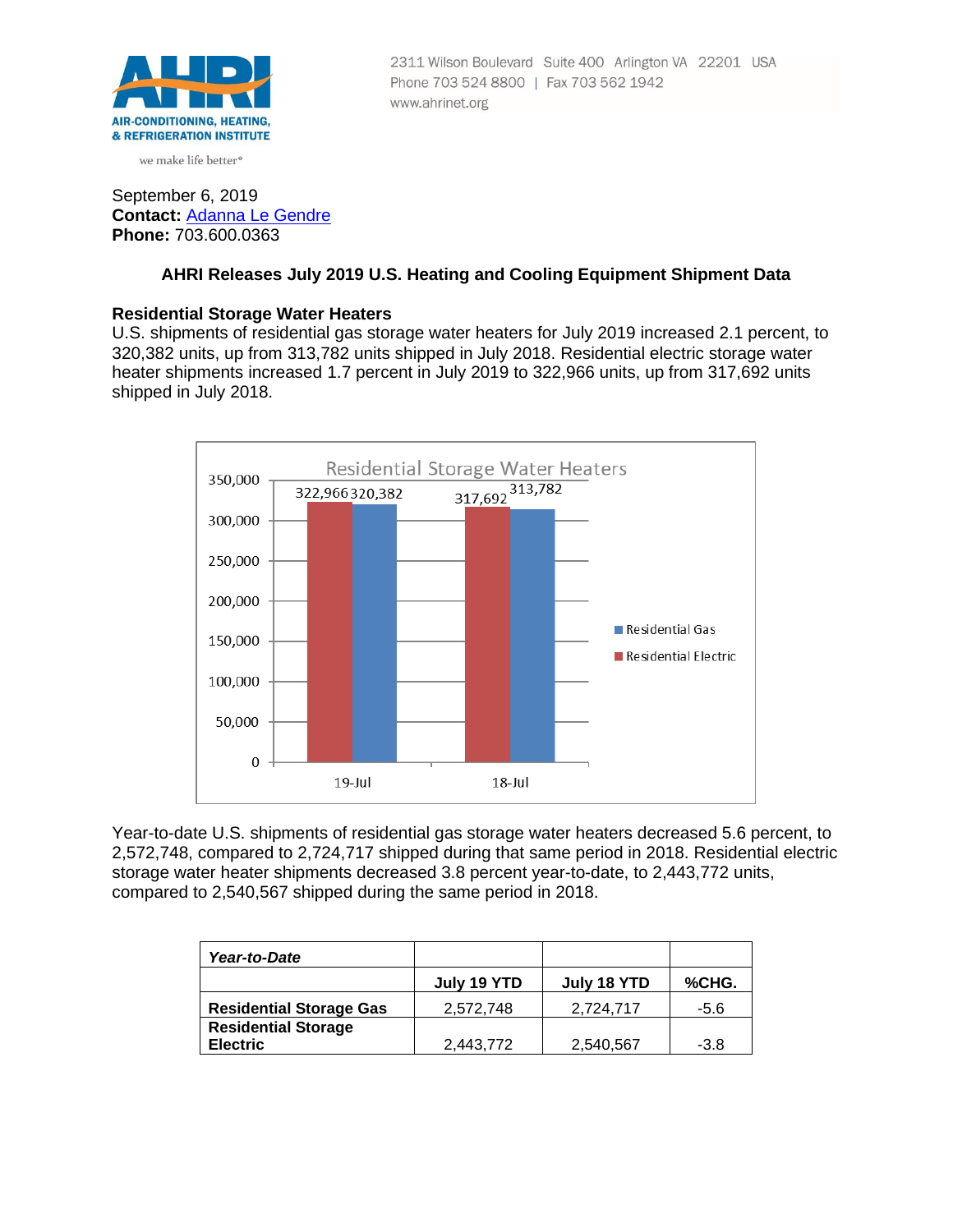### **Commercial Storage Water Heaters**

Commercial gas storage water heater shipments decreased 2 percent in July 2019, to 6,253 units, down from 6,379 units shipped in July 2018. Commercial electric storage water heater shipments increased 24.1 percent in July 2019, to 11,316 units, up from 9,122 units shipped in July 2018.



Year-to-date U.S. shipments of commercial gas storage water heaters decreased 9.8 percent, to 52,464 units, compared with 58,191 units shipped during the same period in 2018. Year-todate commercial electric storage water heater shipments increased 9.2 percent, to 89,144 units, up from 81,638 units shipped during the same period in 2018.

| Year-to-Date                  |             |             |        |
|-------------------------------|-------------|-------------|--------|
|                               | July 19 YTD | July 18 YTD | %Chg.  |
| <b>Commercial Storage Gas</b> | 52.464      | 58,191      | $-9.8$ |
| <b>Commercial Storage</b>     |             |             |        |
| <b>Electric</b>               | 89.144      | 81,638      | +9.2   |

#### **Warm Air Furnaces**

U.S. shipments of gas warm air furnaces for July 2019 decreased 9.4 percent, to 238,979 units, down from 263,832 units shipped in July 2018. Oil warm air furnace shipments increased 18.5 percent, to 2,143 units in July 2019, up from 1,808 units shipped in July 2018.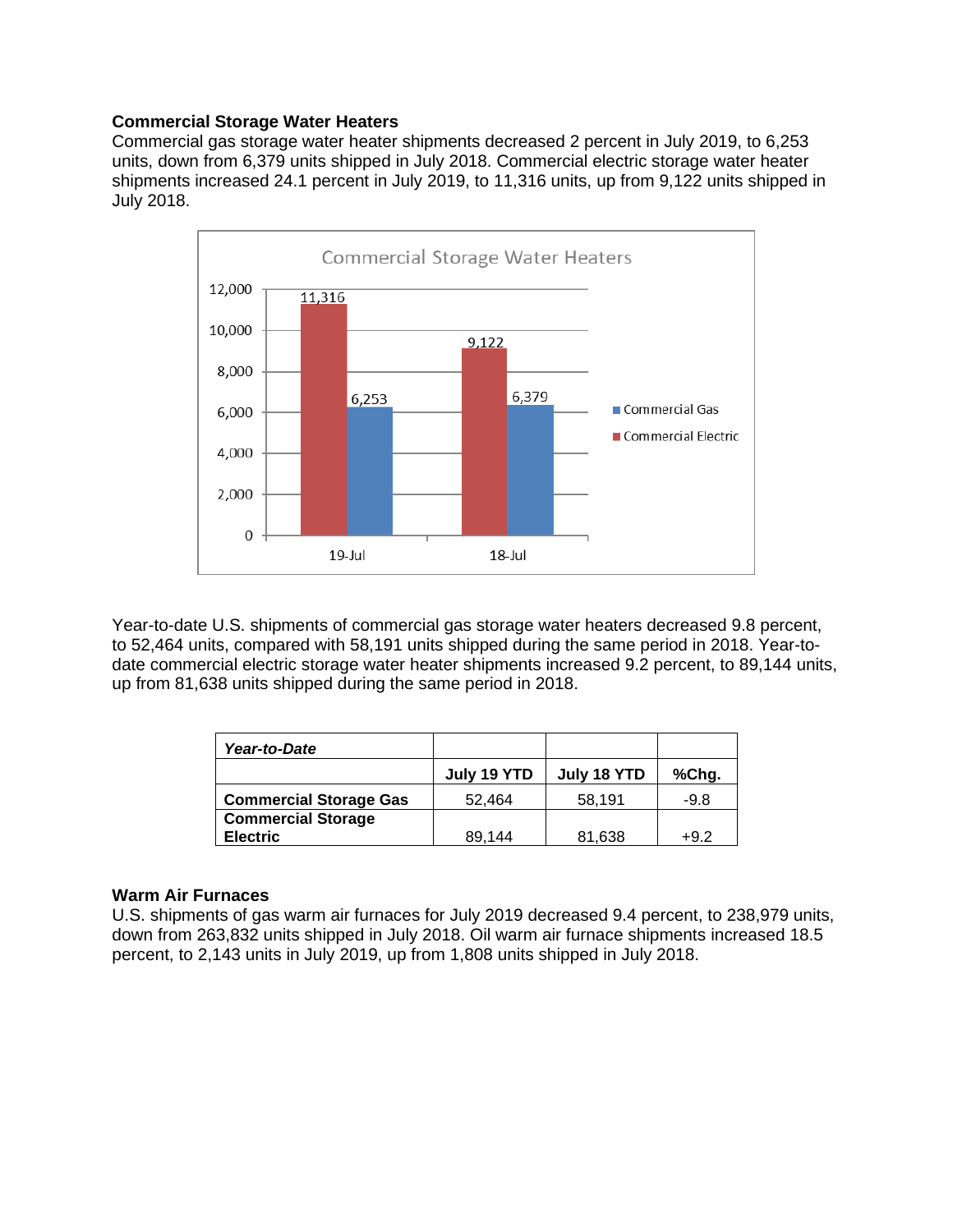

Year-to-date U.S. shipments of gas warm air furnaces increased 7.6 percent, to 1,985,967 units, compared with 1,846,173 units shipped during the same period in 2018. Year-to-date U.S. shipments of oil warm air furnaces increased 18.5 percent, to 18,956 units, compared with 16,003 units shipped during the same period in 2018.

| Year-to-Date                 |             |             |         |
|------------------------------|-------------|-------------|---------|
|                              | July 19 YTD | July 18 YTD | % Chg.  |
| <b>Gas Warm Air Furnaces</b> | 1.985.967   | 1.846.173   | $+7.6$  |
| <b>Oil Warm Air Furnaces</b> | 18,956      | 16,003      | $+18.5$ |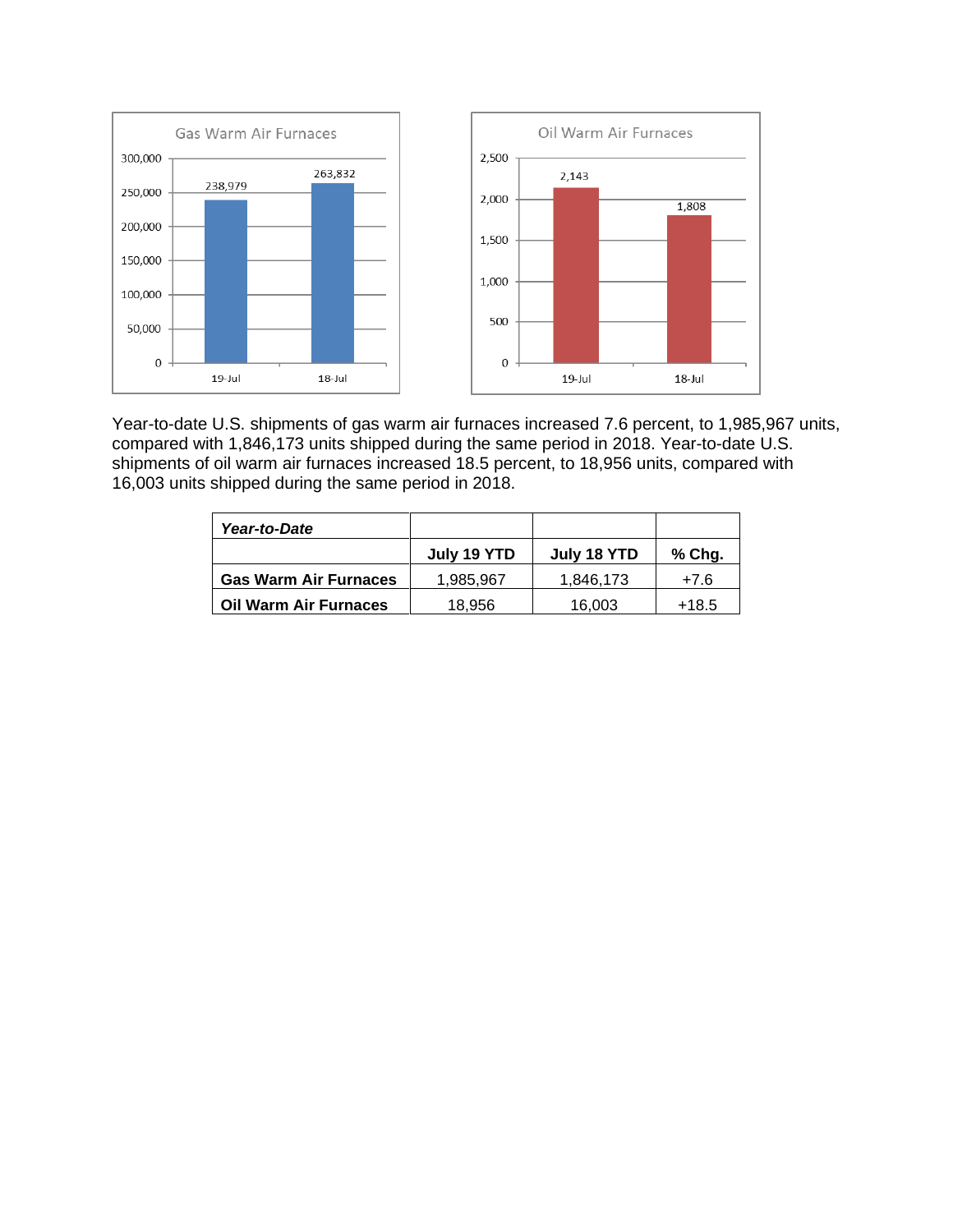# **Central Air Conditioners and Air-Source Heat Pumps**

U.S. shipments of central air conditioners and air-source heat pumps totaled 909,164 units in July 2019, up 2 percent from 891,190 units shipped in July 2018. U.S. shipments of air conditioners increased 2.7 percent, to 613,974 units, up from 597,786 units shipped in July 2018. U.S. shipments of air-source heat pumps increased .6 percent, to 295,190 units, up from 293,404 units shipped in July 2018.



Year-to-date combined shipments of central air conditioners and air-source heat pumps increased .7 percent, to 5,590,819, up from 5,552,806 units shipped during the same period in 2018. Year-to-date shipments of central air conditioners decreased 1.5 percent, to 3,592,762 units, down from 3,647,251 units shipped during the same period in 2018. The year-to-date total for heat pump shipments increased 4.9 percent, to 1,998,057, up from 1,905,555 units shipped during the same period in 2018.

| Year-to-Date                           |             |             |          |
|----------------------------------------|-------------|-------------|----------|
|                                        | July 19 YTD | July 18 YTD | $%$ Chg. |
| Air Conditioners & Heat Pumps Combined |             |             |          |
| <b>Total</b>                           | 5,590,819   | 5,552,806   | $+0.7$   |
| <b>Air Conditioners Only</b>           | 3,592,762   | 3,647,251   | $-1.5$   |
| <b>Heat Pumps Only</b>                 | 1,998,057   | 1,905,555   | $+4.9$   |